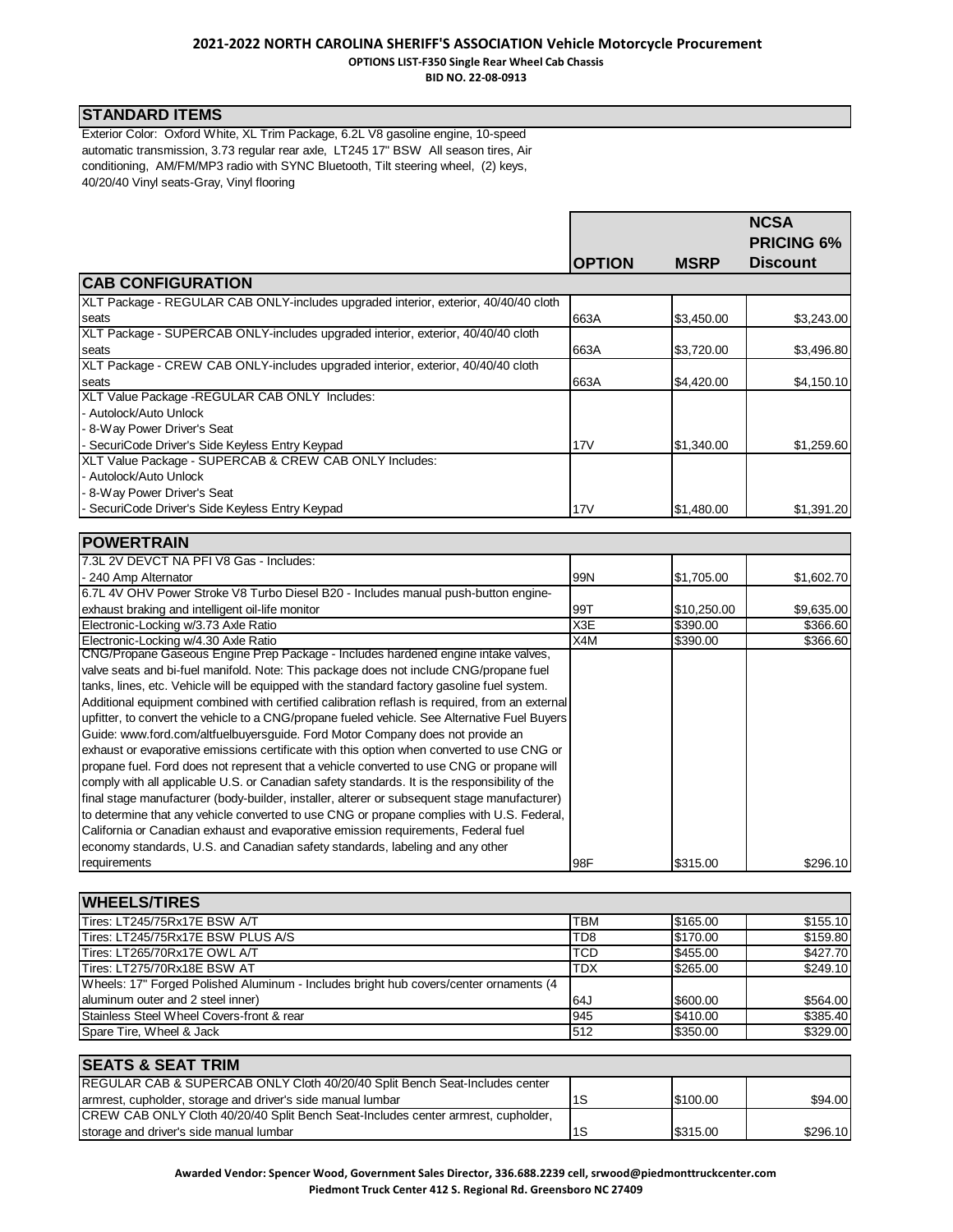**OPTIONS LIST-F350 Single Rear Wheel Cab Chassis BID NO. 22-08-0913**

| LS         | \$355.00 | \$333.70 |
|------------|----------|----------|
|            |          |          |
| 4S         | \$515.00 | \$484.10 |
|            |          |          |
| 4S         | \$615.00 | \$578.10 |
|            |          |          |
|            |          |          |
|            |          |          |
|            |          |          |
| 2S         | \$945.00 | \$888.30 |
| 90A        | \$115.00 | \$108.10 |
| <b>PTC</b> | \$325.00 | \$305.50 |
|            |          |          |

| <b>OTHER OPTIONS</b>                                                                                                                                                                                                                                                                                                                                                                                                                                                                                                                                                          |     |            |            |
|-------------------------------------------------------------------------------------------------------------------------------------------------------------------------------------------------------------------------------------------------------------------------------------------------------------------------------------------------------------------------------------------------------------------------------------------------------------------------------------------------------------------------------------------------------------------------------|-----|------------|------------|
| Power Equipment Group - Regular cab only-Deletes passenger-side lock cylinder. Includes<br>upgraded door trim panel.<br>Includes:<br>- Accessory Delay<br>- Trailer Tow Mirrors w/Power Heated Glass<br>Includes manual folding, manually telescoping and heated convex spotter mirror.<br>Advanced Security Pack<br>Includes SecuriLock Passive Anti-Theft System (PATS) and inclination/intrusion sensors.<br>Power Locks<br>- Power Tailgate Lock                                                                                                                          |     |            |            |
| Power Front Seat Windows                                                                                                                                                                                                                                                                                                                                                                                                                                                                                                                                                      |     |            |            |
| Includes 1-touch up/down driver/passenger window.                                                                                                                                                                                                                                                                                                                                                                                                                                                                                                                             |     |            |            |
| <b>Remote Keyless Entry</b>                                                                                                                                                                                                                                                                                                                                                                                                                                                                                                                                                   | 90L | \$915.00   | \$860.10   |
| Power Equipment Group - Supercab only-Deletes passenger-side lock cylinder. Includes<br>upgraded door trim panel.<br>Includes:<br>- Accessory Delay<br>- Trailer Tow Mirrors w/Power Heated Glass<br>Includes manual folding, manually telescoping and heated convex spotter mirror.<br><b>Advanced Security Pack</b><br>Includes SecuriLock Passive Anti-Theft System (PATS) and inclination/intrusion sensors.<br>Power Locks<br>Power Tailgate Lock<br><b>Power Front Seat Windows</b><br>Includes 1-touch up/down driver/passenger window.<br><b>Remote Keyless Entry</b> | 90L | \$915.00   | \$860.10   |
| Power Equipment Group - Crewcab only-Deletes passenger-side lock cylinder. Includes                                                                                                                                                                                                                                                                                                                                                                                                                                                                                           |     |            |            |
| upgraded door trim panel.                                                                                                                                                                                                                                                                                                                                                                                                                                                                                                                                                     |     |            |            |
| Includes:<br>- Accessory Delay<br>Trailer Tow Mirrors w/Power Heated Glass<br>Includes manual folding, manually telescoping and heated convex spotter mirror.<br><b>Advanced Security Pack</b><br>Includes SecuriLock Passive Anti-Theft System (PATS) and inclination/intrusion sensors.<br>Power Locks<br>Power Tailgate Lock<br>Power Front Seat Windows<br>Includes 1-touch up/down driver/passenger window.                                                                                                                                                              |     |            |            |
| <b>Remote Keyless Entry</b>                                                                                                                                                                                                                                                                                                                                                                                                                                                                                                                                                   | 90L | \$1,125.00 | \$1,057.50 |
| 2-Ton Mechanical Jack                                                                                                                                                                                                                                                                                                                                                                                                                                                                                                                                                         | 61J | \$55.00    | \$51.70    |
| Trailer Tow Package - Includes aftermarket trailer brake wiring kit. Trailer brake controller<br>not included. Note: Salespersons source book or Ford RV trailer towing guide should be<br>consulted for specific trailer towing or camper limits and corresponding required<br>equipment, axle ratios and model availability                                                                                                                                                                                                                                                 | 531 | \$45.00    | \$42.30    |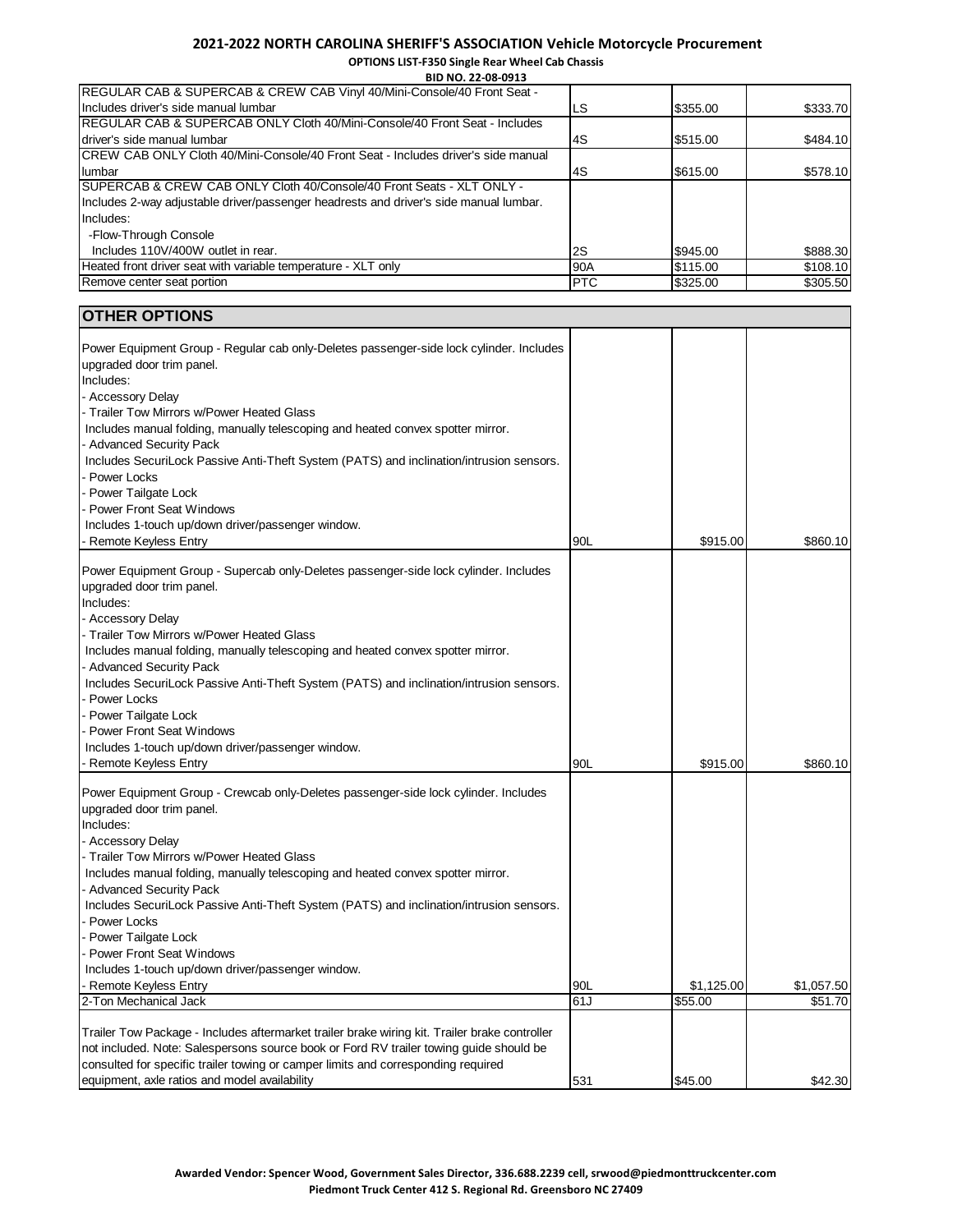**OPTIONS LIST-F350 Single Rear Wheel Cab Chassis**

| BID NO. 22-08-0913                                                                                                           |            |                      |                      |
|------------------------------------------------------------------------------------------------------------------------------|------------|----------------------|----------------------|
| XL Value Package - Includes:                                                                                                 |            |                      |                      |
| Bright Chrome Hub Covers & Center Ornaments                                                                                  |            |                      |                      |
| <b>Chrome Front Bumper</b>                                                                                                   |            |                      |                      |
| Steering Wheel-Mounted Cruise Control<br>Utility Lighting System - Includes LED side-mirror spotlights - required with Power | 96V        | \$395.00             | \$371.30             |
| Equipment Group (90L)                                                                                                        | 63A        | \$160.00             | \$150.40             |
|                                                                                                                              |            |                      |                      |
| Heavy-Service Front Suspension Package - Includes heavy-service front springs (1 up                                          |            |                      |                      |
| upgrade above the spring computer selected as a consequence of options                                                       |            |                      |                      |
| chosen. Not included if maximum springs have been computer selected as standard                                              |            |                      |                      |
| equipment). Recommended only on vehicles which will permanently utilize aftermarket                                          |            |                      |                      |
| equipment such as heavy-duty winches, brush guards or other apparatus which loads the                                        |            |                      |                      |
| front axle to the specified Gross Axle Weight Rating (GAWR). Note 1: Vehicle ride height                                     |            |                      |                      |
| will increase with the addition of this package. Note 2: May result in deterioration of ride                                 |            |                      |                      |
| quality when vehicle is not equipped with front end utility attachment                                                       | 67H        | \$125.00             | \$117.50             |
| Extra Heavy-Service Suspension Package - Includes pre-selected extra heavy-service front                                     |            |                      |                      |
| springs (see Order Guide Supplemental Reference for springs/FGAWR of specific vehicle                                        |            |                      |                      |
| configurations). Recommended only on vehicles which will permanently utilize aftermarket                                     |            |                      |                      |
| equipment such as heavy-duty winches, brush guards or other apparatus which loads the                                        |            |                      |                      |
| front axle to the specified Gross Axle Weight Rating (GAWR). NOTE 1: May result in a                                         |            |                      |                      |
| deterioration of ride quality. NOTE 2: Vehicle ride height will increase with the                                            |            |                      |                      |
| addition of this package                                                                                                     | 67X        | \$125.00             | \$117.50             |
|                                                                                                                              |            |                      |                      |
| Snow Plow Prep Package-Includes pre-selected springs (see order guide supplemental                                           |            |                      |                      |
| reference for springs/FGAWR of specific vehicle configurations). Note 1: Restrictions                                        |            |                      |                      |
| apply; see supplemental reference or body builders layout book for details. 2: Also allows for                               |            |                      |                      |
| the attachment of a winch. 3: Highly recommended to add (86M) dual battery on 6.2L and                                       |            |                      |                      |
| 7.3L gas engines. Adding (67B) 397 amp alternators for diesel engine or (67E) 240 amp                                        |            |                      |                      |
| alternators for 6.2L gas engine is highly recommended for max output<br><b>Engine Block Heater</b>                           | 473<br>41H | \$250.00<br>\$100.00 | \$235.00<br>\$94.00  |
| <b>Transfer Case Skid Plates</b>                                                                                             | 41P        | \$100.00             | \$94.00              |
| Transmission Power Take-Off- Includes mobile and stationary PTO modes                                                        | 62R        | \$280.00             | \$263.20             |
| Engine Idle Shut Down - 5 Minutes                                                                                            | 86A        | \$250.00             | \$235.00             |
| Engine Idle Shut Down - 10 Minutes                                                                                           | 86B        | \$250.00             | \$235.00             |
| Engine Idle Shut Down - 15 Minutes                                                                                           | 86C        | \$250.00             | \$235.00             |
| Engine Idle Shut Down - 20 Minutes                                                                                           | 86D        | \$250.00             | \$235.00             |
| Operator Commanded Regeneration (OCR) - requires Diesel engine (99T)                                                         | 98R        | \$250.00             | \$235.00             |
| Dual 78 AH Battery                                                                                                           | 86M        | \$210.00             | \$197.40             |
| Power-Adjustable Pedals - XLT Package only                                                                                   | 62M        | \$120.00             | \$112.80             |
| Upfitter Interface Module<br>397 Amp Alternator                                                                              | 18A<br>67B | \$295.00<br>\$115.00 | \$277.30<br>\$108.10 |
| 240 Amp Alternator                                                                                                           | 67E        | \$85.00              | \$79.90              |
| 26.5 Gallon Mid Ship Fuel Tank - Removes 40 gallon fuel tank                                                                 | 65M        | \$125.00             | \$117.50             |
| Dual diesel fuel tanks - combines 40 gallon aft-of-axle & 26.5 gallon mid ship tank                                          | 65C        | \$625.00             | \$587.50             |
| Powerscope Trailer Tow Mirrors with Heat - includes power-folding with Autofold,                                             |            |                      |                      |
| telescoping, Power Glass, turn signal & High-intensity LED security approach lamps -                                         |            |                      |                      |
| includes Utility lighting system, LED side-mirror spotlights - XLT only                                                      | 54F        | \$280.00             | \$263.20             |
| Trailer Brake Controller - Verified to be compatible with select electric over hydraulic brakes.                             |            |                      |                      |
| Includes smart trailer tow connector.                                                                                        | 52B        | \$270.00             | \$253.80             |
| Platform Running Boards-REGULAR CAB ONLY                                                                                     | 18B        | \$320.00             | \$300.80             |
| Platform Running Boards-SUPERCAB & CREW CAB ONLY                                                                             | 18B        | \$445.00             | \$418.30             |
| Audible Lane Departure Warning<br>Pre-Collision Assist - Includes Automatic Emergency Braking (AEB), automatic high beam     | 60C        | \$115.00             | \$108.10             |
| and forward collision warning                                                                                                | 94P        | \$115.00             | \$108.10             |
| Rear View Camera & Prep Kit                                                                                                  | 872        | \$415.00             | \$390.10             |
| Fixed Rear-Window w/Defrost                                                                                                  | 43B        | \$60.00              | \$56.40              |
| Power sliding Rear window with Defrost                                                                                       | 435        | \$405.00             | \$380.70             |
| All-Weather Floor Mats - XLT Package only                                                                                    | 16T        | \$130.00             | \$122.20             |
| Carpet Delete - Replaced with black flooring - XLT Package only                                                              | 166        | $-$37.23$            | $-$ \$35.00          |
| <b>Privacy Glass</b>                                                                                                         | 924        | \$30.00              | \$28.20              |
| 110V/400W Outlet - Includes 1 in-dash mounted outlet                                                                         | 43C        | \$175.00             | \$164.50             |
| Color-Coordinated Full Carpet w/Floor Mats                                                                                   | 16F        | \$60.00              | \$56.40              |
| Rapid-Heat Supplemental Cab Heater - Includes:                                                                               |            |                      |                      |
| - 397 Amp Alternator                                                                                                         | 41A        | \$250.00             | \$235.00             |
| Remote Start System-requires Power Equipment Group<br>Sirius XM Radio                                                        | 76S<br>39S | \$250.00<br>\$185.00 | \$235.00<br>\$173.90 |
|                                                                                                                              |            |                      |                      |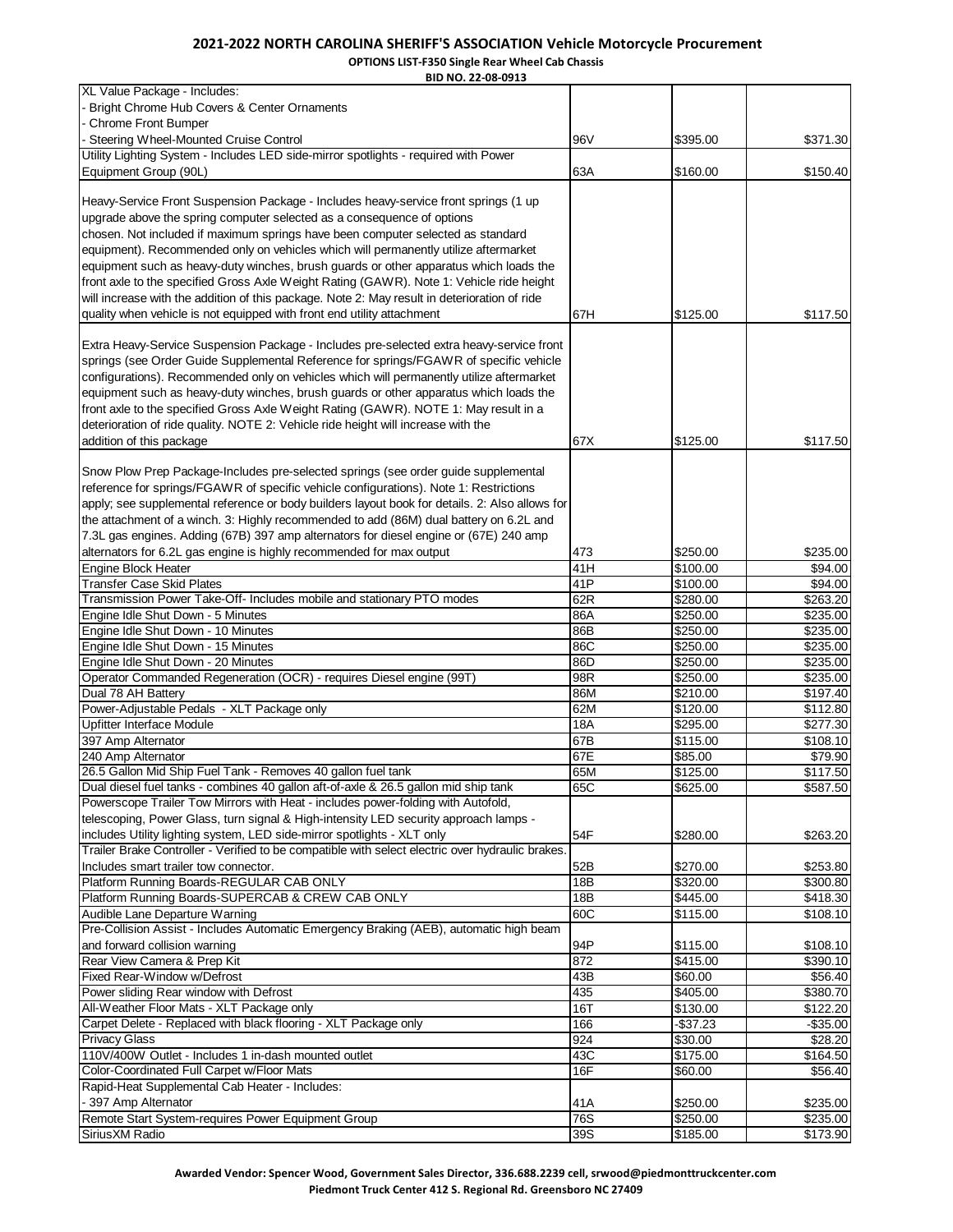**OPTIONS LIST-F350 Single Rear Wheel Cab Chassis BID NO. 22-08-0913**

| BID NO. 22-08-0913                                                                           |            |            |            |
|----------------------------------------------------------------------------------------------|------------|------------|------------|
| Voice-Activated Navigation - XLT Package only                                                | 21N        | \$570.00   | \$535.80   |
| <b>Black Molded Hood Deflector</b>                                                           | 87H        | \$130.00   | \$122.20   |
| <b>Exterior Backup Alarm</b>                                                                 | 76C        | \$140.00   | \$131.60   |
| Amber LED Warning Strobes - Includes center high-mounted stop light bar and 2 hood           |            |            |            |
| mounted lights                                                                               | 91S        | \$675.00   | \$634.50   |
| Amber-White LED Warning Strobes - Includes center high-mounted stop light bar and 2          |            |            |            |
| hood mounted lights                                                                          | 91G        | \$725.00   | \$681.50   |
| Front Splash Guards/Mud Flaps (Pre- Installed)                                               | 61S        | \$75.00    | \$70.50    |
| Front Wheel Well Liners                                                                      | 61L        | \$180.00   | \$169.20   |
| Ambulance Prep Package - Includes 7,000 lbs. max front springs/GAWR rating for               |            |            |            |
| configuration selected. Incomplete vehicle package - requires further                        |            |            |            |
| manufacture and certification by a final stage manufacturer. Ford vehicles are suitable for  |            |            |            |
| producing ambulances only if equipped with the Ford Ambulance Prep Package. In               |            |            |            |
| addition, Ford urges ambulance manufacturers to follow the recommendations of the Ford       |            |            |            |
| Incomplete Vehicle Manual and the Ford Truck Body Builders Layout Book (and pertinent        |            |            |            |
| supplements). Using a Ford vehicle without the Ford Ambulance Prep Package to produce        |            |            |            |
|                                                                                              |            |            |            |
| an ambulance voids the Ford warranty. Note: Stationary Elevated Idle Control (SEIC) has      |            |            |            |
| been integrated into the engine control module.                                              |            |            |            |
| Includes:                                                                                    |            |            |            |
| 397 Amp Alternator                                                                           |            |            |            |
| Operator Commanded Regeneration                                                              | 47A        | \$1,205.00 | \$1,132.70 |
|                                                                                              |            |            |            |
| Ambulance Prep Pkg w/Special Emissions (LPO) - Includes EPA Special Emergency                |            |            |            |
| Vehicle Emissions and 7000 lbs. max front springs/GAWR rating for configuration              |            |            |            |
| selected. Incomplete vehicle package - requires further manufacture and certification by a   |            |            |            |
| final stage manufacturer. Ford vehicles are suitable for producing ambulances with special   |            |            |            |
| emissions only if equipped with the Ford Ambulance Prep Package with EPA Special             |            |            |            |
| Emergency Vehicle Emissions. In addition, Ford urges ambulance manufacturers to follow       |            |            |            |
| the recommendations of the Ford Incomplete Vehicle Manual and the Ford Truck Body            |            |            |            |
| Builders Layout Book (and pertinent supplements). Using a Ford vehicle without the Ford      |            |            |            |
| Ambulance Package with EPA Special Emergency Vehicle Emissions                               |            |            |            |
| to produce an ambulance with special emissions voids the Ford warranty. NOTE 1:              |            |            |            |
| Stationary Elevated Idle Control (SEIC) has been integrated into the engine control module.  |            |            |            |
| NOTE 2: Engine calibration significantly reduces the possibility of depower mode when in     |            |            |            |
| stationary PTO operation. NOTE 3: Operator commanded regen allowed down to 30% of            |            |            |            |
| DPF filter full, instead of 100%. NOTE 4: Must meet the definition of an emergency vehicle,  |            |            |            |
| an ambulance or fire truck per 40 CFR 86.1803.01 in the federal register. NOTE 5:            |            |            |            |
|                                                                                              |            |            |            |
| California Code of Regulations allows for the sale of federally certified emergency vehicles |            |            |            |
| in California.                                                                               |            |            |            |
| Includes:                                                                                    |            |            |            |
| - 397 Amp Alternator                                                                         |            |            |            |
| Operator Commanded Regeneration                                                              | 47L        | \$1,205.00 | \$1,132.70 |
| Fire/Rescue Prep Pkg w/EPA Special Emissions (LPO) - Includes 7,000 lbs. max front           |            |            |            |
| springs/GAWR rating for configuration selected. Incomplete vehicle package - requires        |            |            |            |
| further manufacture and certification by a final stage manufacturer. Ford urges Fire/Rescue  |            |            |            |
| vehicle manufacturers to follow the recommendations of the Ford Incomplete Vehicle           |            |            |            |
| Manual and the Ford Truck Body Builders Layout Book (and pertinent supplements). NOTE        |            |            |            |
| 1: Stationary Elevated Idle Control (SEIC) has been integrated into the engine control       |            |            |            |
| module. NOTE 2: Engine calibration significantly reduces the possibility of depower mode     |            |            |            |
| when in stationary PTO operation. NOTE 3: Operator commanded regen allowed down to           |            |            |            |
| 30% of DPF filter full, instead of 100%. NOTE 4: Must meet the definition of an emergency    |            |            |            |
| vehicle, an Ambulance or Fire Truck per 40 CFR 86.1803.01 in the federal register. NOTE      |            |            |            |
| 5: California Code of Regulations allows for the sale of federally certified emergency       |            |            |            |
| vehicles in California.                                                                      |            |            |            |
| Includes:                                                                                    |            |            |            |
| - 397 Amp Alternator                                                                         |            |            |            |
|                                                                                              |            |            |            |
| Operator Commanded Regeneration                                                              | 47J        | \$1,205.00 | \$1,132.70 |
| XL Decor Group - Includes:                                                                   |            |            |            |
| Bright Chrome Hub Covers & Center Ornaments                                                  |            |            |            |
| Chrome Front Bumper                                                                          | 17F        | \$220.00   | \$206.80   |
| Fog Lamps - requires XL Décor (17F)                                                          | 595        | \$130.00   | \$122.20   |
| Bright chrome grille                                                                         | 63G        | \$0.00     | \$0.00     |
| Steering Wheel-Mounted Cruise Control                                                        | 525        | \$235.00   | \$220.90   |
| Daytime Running Lamps                                                                        | 942        | \$45.00    | \$42.30    |
| Speed Limitation - 65-MPH Governed Top Speed                                                 | 926        | \$80.00    | \$75.20    |
| Speed Limitation - 75-MPH Governed Top Speed                                                 | 927        | \$80.00    | \$75.20    |
| SPARE KEY - Standard Non Fob programmed                                                      | <b>SKR</b> | \$202.13   | \$190.00   |